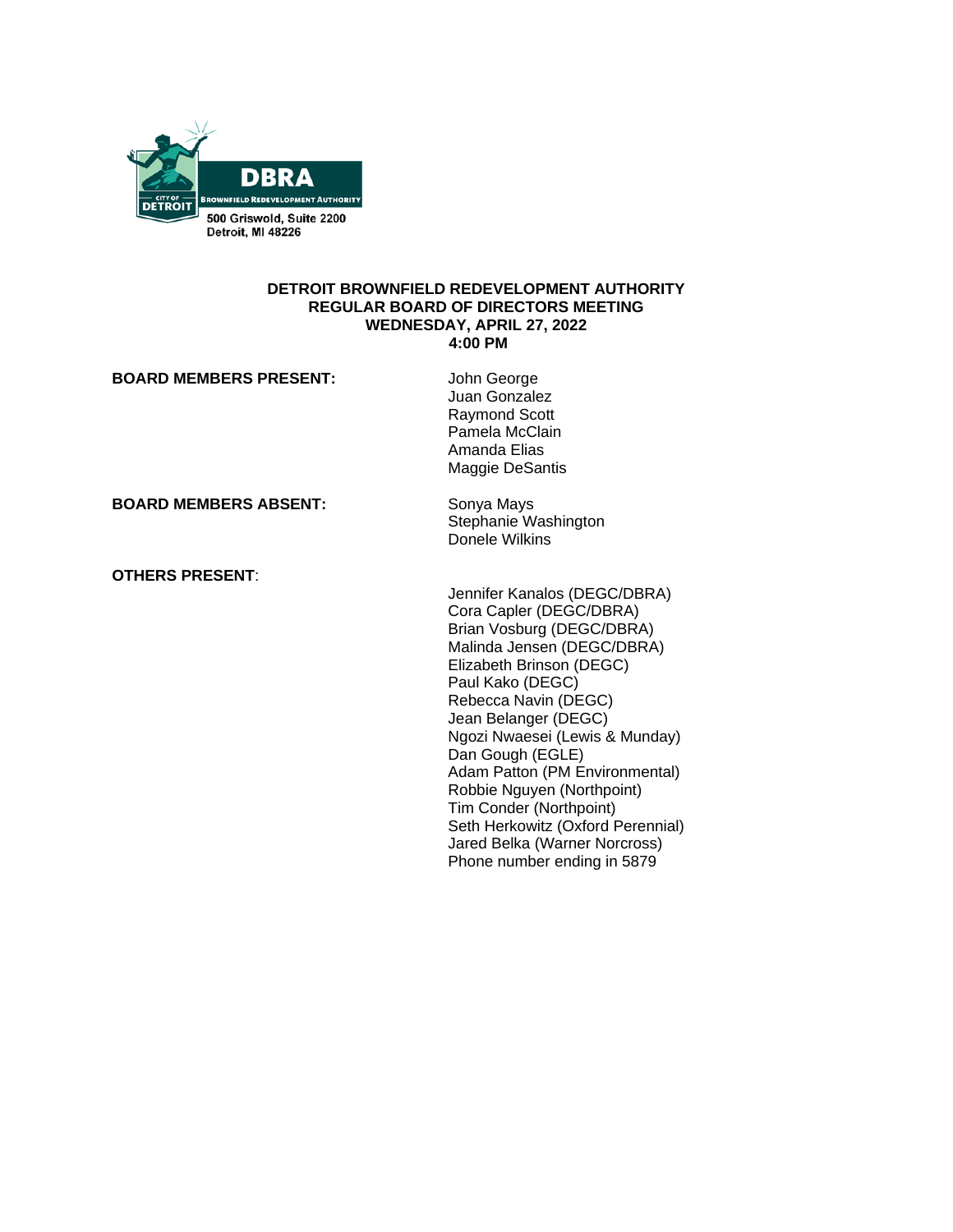

# **MINUTES OF THE DETROIT BROWNFIELD REDEVELOPMENT AUTHORITY REGULAR MEETING WEDNESDAY, APRIL 27, 2022 HELD VIA ZOOM VIRTUAL MEETING**

# **CALL TO ORDER**

Chairperson Raymond Scott called the meeting to order at 4:02 PM.

Ms. Kanalos took a roll call of the DBRA Board Members present and a quorum was established.

# **GENERAL**

### **Approval of Minutes:**

Mr. Scott called for a motion approving the minutes of February 9, 2022 as presented. The Board took the following action:

Ms. McClain made a motion approving the minutes of the February 9, 2022 Board meeting, as presented. Mr. George seconded the motion. DBRA Resolution Code 22-04-02-305 was unanimously approved.

# **Treasurer's Report – February 2022**

Ms. Brinson presented the February 2022 Treasurer's Report.

Mr. George asked for clarification on the receipts for the month of February 2022. Ms. Kanalos stated that the only receipt for the month of February 2022 was from interest income.

Mr. Scott called for a motion accepting the February 2022 Treasurer's Report, as presented. The Board took the following action:

Mr. George made a motion accepting the February 2022 Treasurer's Report, as presented. Ms. McClain seconded the motion. DBRA Resolution Codes 22-04-03-221 was approved.

# **Treasurer's Report – March 2022**

Ms. Brinson presented the March 2022 Treasurer's Report.

Mr. Scott called for a motion accepting the March 2022 Treasurer's Report, as presented. The Board took the following action:

Mr. George made a motion accepting the March 2022 Treasurer's Report, as presented. Ms. DeSantis seconded the motion.

DBRA Resolution Codes 22-04-03-222 was approved.

#### **PROJECTS**

**Recommendation to City Council to Terminate Brush Park South Brownfield Plan**

Mr. Vosburg presented the Recommendation to City Council to Terminate Brush Park South Brownfield Plan to the DBRA Board.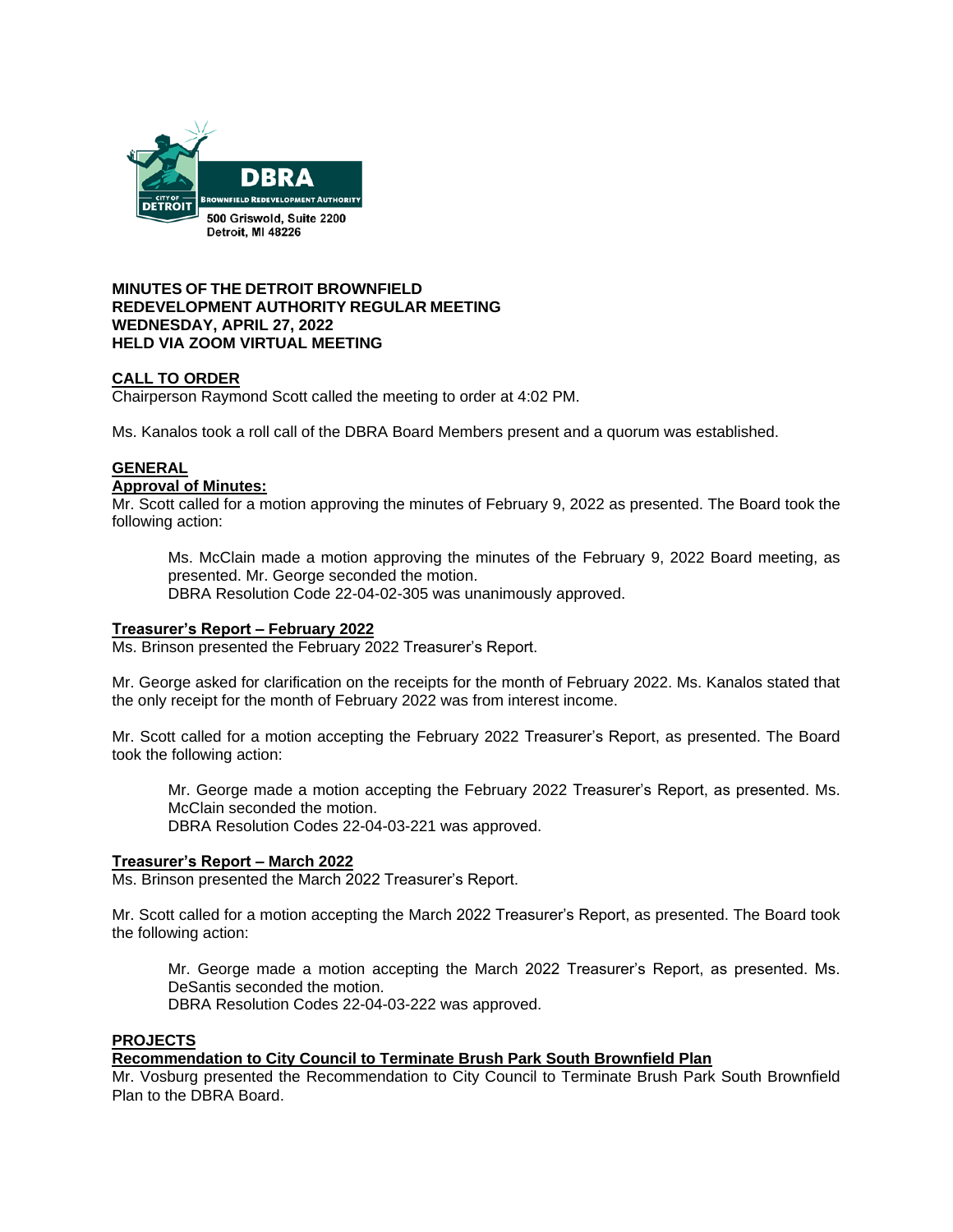Section 14(8)(b) of Act 381 of 1996, as amended, states:

"A brownfield plan or plan amendment may be abolished or terminated according to this subsection subject to all of the following:

(b) The governing body may terminate a brownfield plan or plan amendment for an eligible property if the project for which eligible activities were identified in the brownfield plan or plan amendment fails to occur with respect to the eligible property for at least 2 years following the date of the resolution approving the brownfield plan or plan amendment, provided that the governing body first does both of the following:

- *(i)* Gives 30 days' prior written notice to the developer at its last known address by certified mail or other method that documents proof of delivery attempted.
- *(ii)* Provides the developer an opportunity to be heard at a public meeting."

Over the years, the DBRA has approved Brownfield Plans which describe projects that have failed to come to fruition (the "Plan(s)"). These Plans, particularly Plans that involve TIF revenue, create an administrative burden for the City and the DBRA with multiple annual accounting and reporting requirements for each Plan. Additionally, a stalled Plan prevents a new proposed development from being able to use and/or take full advantage of Brownfield TIF. Terminating a Plan allows new proposed developments to make full use of Brownfield TIF financing through a new Brownfield Plan that is in line with the new proposed development.

Brush Park South is a Plan approved by Council on February 19, 2019. The project, developed by Brush Park South Phase I MR LLC, proposed the redevelopment of nine (9) parcels in Detroit. The project failed to occur within two (2) years of City Council approval of the Plan. Section 14(8)(b) of Act 381 of 1996, as amended, allows City Council to terminate the plan as a result.

It is the opinion of DBRA staff that the Brush Park South Plan should be terminated due to the fact that the project described in the Plan has failed to occur, and more than 2 years has passed since City Council approval of the Plan. DBRA staff, upon City Council approval, will send a notice via certified mail to the developer no less than 30 days before the date City Council is scheduled to terminate the Plan.

A resolution recommending the following actions for the Plan as attached for the Board's review and approval:

- 1. Recommendation to terminate the Plan to City Council.
- 2. Upon City Council approval, issue a certified letter notification to the Developer of the intent to terminate the Plan in no less than 30 days as well as the opportunity to be heard at a public meeting.
- 3. Authorization to the DBRA to terminate the Reimbursement Agreement and any other agreements or contracts between Developer and the DBRA executed in conjunction with the Plan upon termination of the Plan by City Council.

The Plan will be formally terminated upon adoption of a Resolution for the Plan by City Council and following the signing of the Resolution by the Mayor.

Ms. DeSantis asked if the Housing and Revitalization Department was the Developer for the project. Mr. Vosburg stated that the Housing and Revitalization Department was not the Developer for the project and that they issued a Request for Proposals for a project located on the Property and that Schostak Development was the Developer for the project.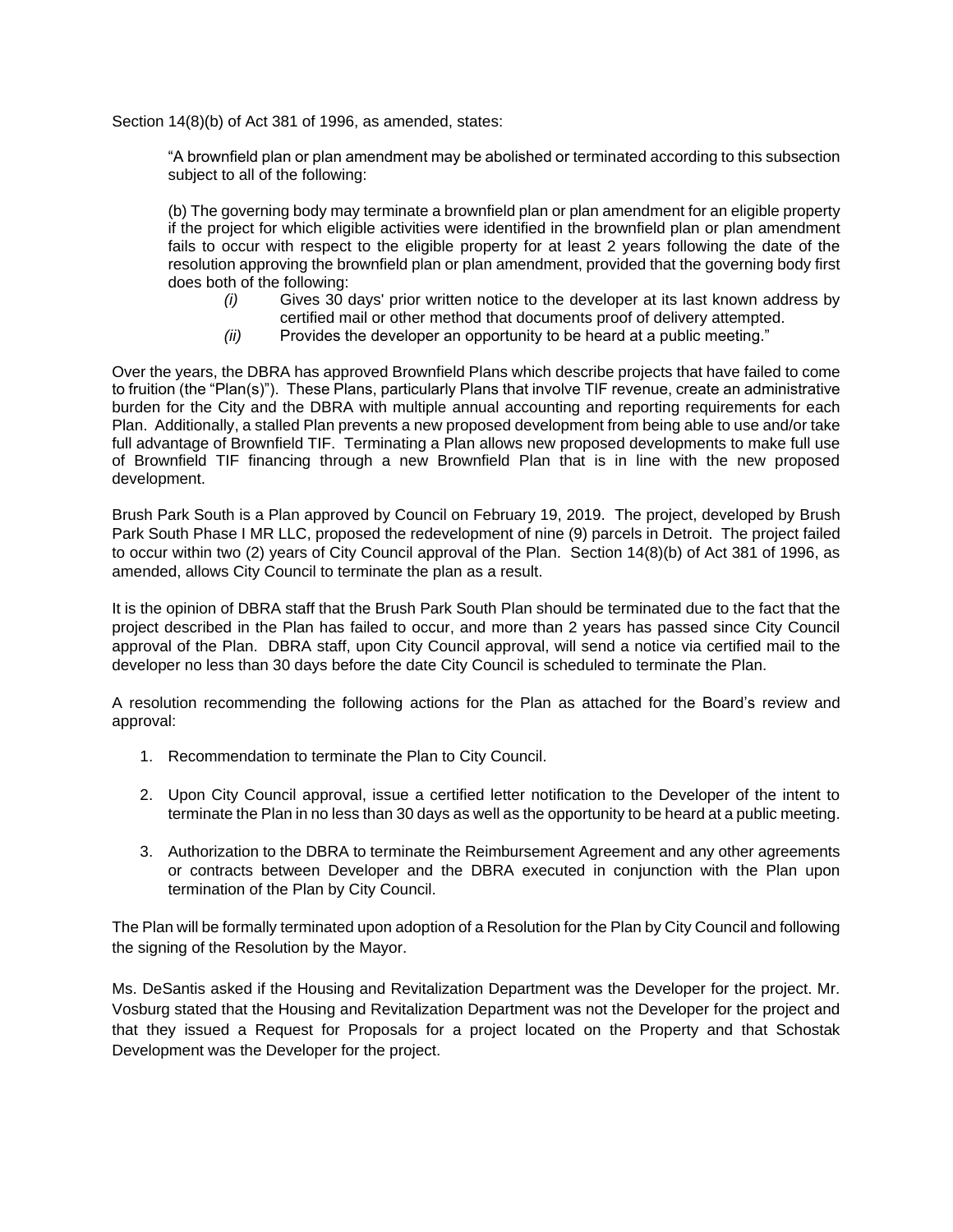Ms. DeSantis asked why the Developer chose not to move forward with the project. Mr. Vosburg stated that there were some challenges with the financing for the project along with rising construction costs and the Developer no longer wanted to pursue the project.

Mr. George asked for more information on what the plans for the former project was going to be. Mr. Vosburg stated that it was going to a mixed-use development with some commercial space along with rental housing.

Ms. McClain asked if terminating this Plan would preclude the Developer from coming to the DBRA Board for approval of a brownfield plan for another project. Mr. Vosburg stated that terminating this Plan would not preclude the Developer from coming to the DBRA Board for approval of a brownfield plan for another project.

Mr. Scott asked how the DBRA keeps track of developers who have projects that have not come to fruition in the past and have brownfield plans that have been terminated and may be seeking new brownfield plans. Mr. Vosburg stated that the DBRA does not have a formal policy about approving new plans for developers that have had plans terminated in the past and that there are a variety of circumstances surrounding the termination of brownfield plans. Ms. Kanalos added that the DBRA has not had a developer request approval of a brownfield plan having had another plan terminated in the past.

Ms. McClain asked if there is a time limit for terminating plans. Mr. Vosburg stated that State law allows for the termination of brownfield plans if the project has not occurred within two years of approval of the plan and that the time limit can be extended prior to approval of the plan in the Reimbursement Agreement if the developer requests more time to complete the project.

Ms. DeSantis stated that it is important not only to flag developers who do not fulfill their commitments for projects but to also know which developers complete their projects within the time frames provided for in the brownfield plan.

Ms. DeSantis asked if the Developer reached out to the DBRA to let us know that the project was not going to move forward. Mr. Vosburg stated that the DBRA reached out to the Developer regarding the project after having learned that the Property was being sold to other entities.

Mr. Scott requested that the DBRA Staff advise on how to track developers who have not fulfilled their commitments to complete projects and/or have had brownfield plans terminated due to the same.

Mr. Scott called for a motion to approve the Recommendation to City Council to Terminate Brush Park South Brownfield Plan, as presented. The Board took the following action:

Ms. McClain made a motion to approve the Recommendation to City Council to Terminate Brush Park South Brownfield Plan, as presented. Ms. DeSantis seconded the motion. DBRA Resolution Code 22-04-263-03 was approved.

# **Corktown Mixed-Use Brownfield Redevelopment Plan: Security Agreement and Collateral Assignment of Tax Increment Revenues**

Ms. Capler presented the Corktown Mixed-Use Brownfield Redevelopment Plan: Security Agreement and Collateral Assignment of Tax Increment Revenues to the DBRA Board.

On June 23, 2021, the City of Detroit Brownfield Redevelopment Authority (the "DBRA") Board of Directors adopted a resolution authorizing the transmittal of the Brownfield Plan for the Corktown Mixed-Use Redevelopment Project (the "Plan") to Detroit City Council ("City Council") with a recommendation for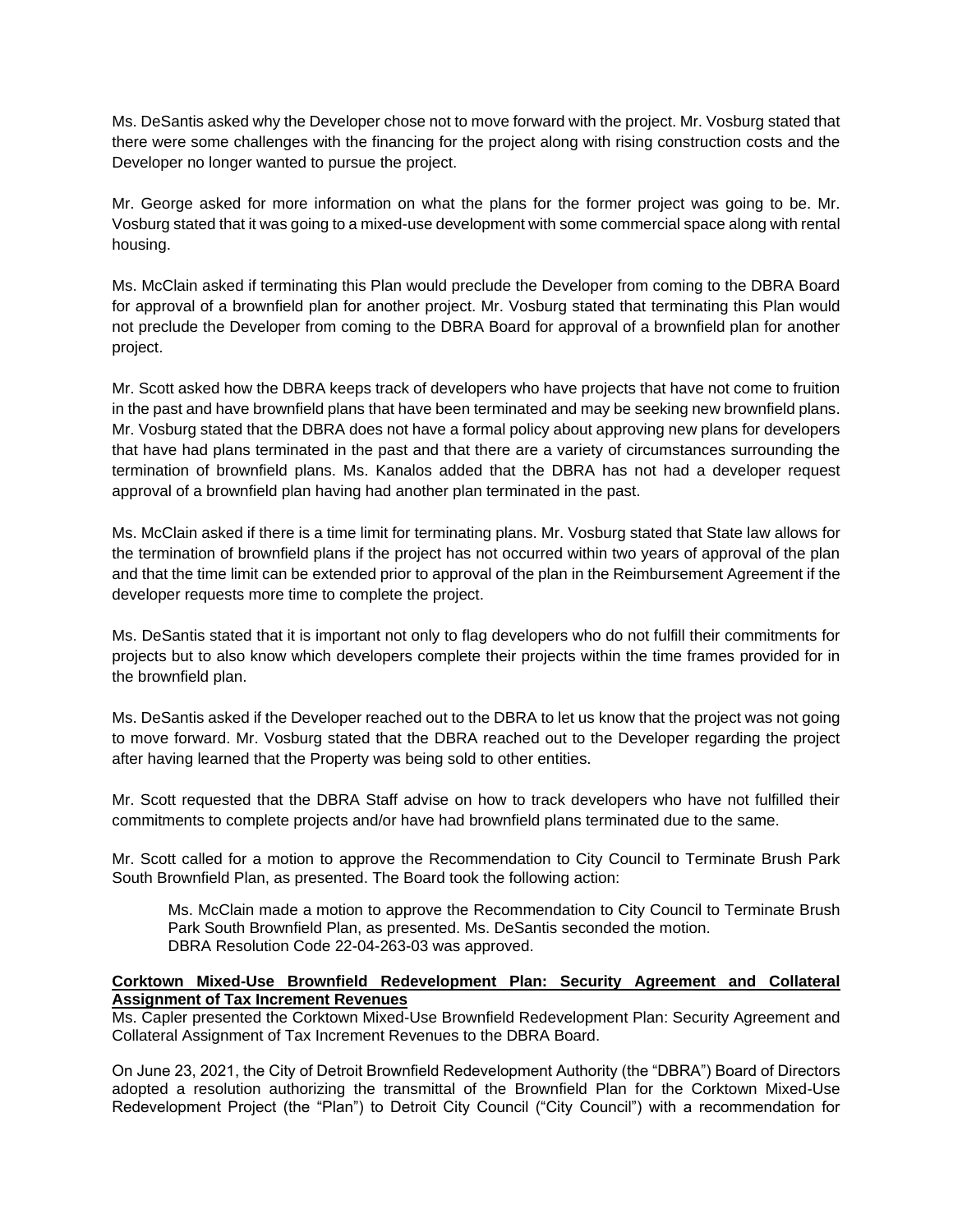approval. The City Council approved the Plan on July 20, 2021. The Reimbursement Agreement (the "Agreement") between the DBRA and Oxford Perennial Corktown PropCo, LLC ("Developer"), was entered into on July 30, 2021.

Since then, the Developer has requested that the DBRA sign-off on the attached Security Agreement and Collateral Assignment of Tax Increment Revenues ("Assignment"). As a result, the Developer would like to assign the TIF capture from the Plan to CIBC Bank USA as a condition to secure a loan made to the Developer by CIBC Bank USA.

A copy of the Assignment and a resolution approving the Assignment and its subsequent execution were attached for the DBRA Board's review and approval.

Mr. Scott called for a motion to approve the Corktown Mixed-Use Brownfield Redevelopment Plan: Security Agreement and Collateral Assignment of Tax Increment Revenues, as presented. The Board took the following action:

Ms. DeSantis made a motion to approve the Corktown Mixed-Use Brownfield Redevelopment Plan: Security Agreement and Collateral Assignment of Tax Increment Revenues, as presented. Ms. McClain seconded the motion.

DBRA Resolution Code 22-04-303-04 was approved.

# **Former AMC Headquarters Redevelopment Project at 14250 Plymouth Road Brownfield Redevelopment Plan**

Mr. Vosburg presented the Former AMC Headquarters Redevelopment Project at 14250 Plymouth Road Brownfield Redevelopment Plan to the DBRA Board.

The enclosed Brownfield Plan ("Plan") (Exhibit A), for the Former AMC Headquarters Redevelopment Project at 14250 Plymouth Road project, is being submitted for review and consideration.

# Project Introduction

Northpoint Development is the project developer ("Developer"). The project includes the demolition, abatement, and preparation of the Property for the construction of one of the two following proposed building options, depending on prospective tenants. The first option includes two (2) buildings consisting of one (1) approximately 513,000 square foot building and one (1) approximately 215,000 square foot building that would house warehousing and light assembly industrial tenants (the "Option A"). The second option includes one (1) approximately 761,000 square foot building that would house warehousing and light assembly industrial tenants (the "Option B").

The total investment is estimated to be \$72.1 million. The Developer is requesting \$32,697,754.00 in TIF reimbursement. The Developer is requesting reimbursement of the \$32,697,754 while projected TIF reimbursement in the Plan is \$21,798,503.

There will be approximately 100 temporary construction jobs and approximately 350 permanent jobs are expected to be created by the project.

# Property Subject to the Plan

The eligible property (the "Property") consists of approximately 50 acres, bounded by Fullerton Avenue to the north, Hubbell Avenue, Strathmoor Street and Mark Twain Street to the east, and Plymouth Road to the south.

# Basis of Eligibility

The Property is considered "eligible property" as defined by Act 381, Section 2 because (a) the Property was previously utilized for an industrial, commercial, or residential purpose; (b) it is located within the City of Detroit, a qualified local governmental unit under Act 381; and (c) the Property parcels have been determined to be a "Facility," "Blighted," or adjacent and contiguous to a parcel that has been determined to be a Facility or Blighted as defined by Act 381.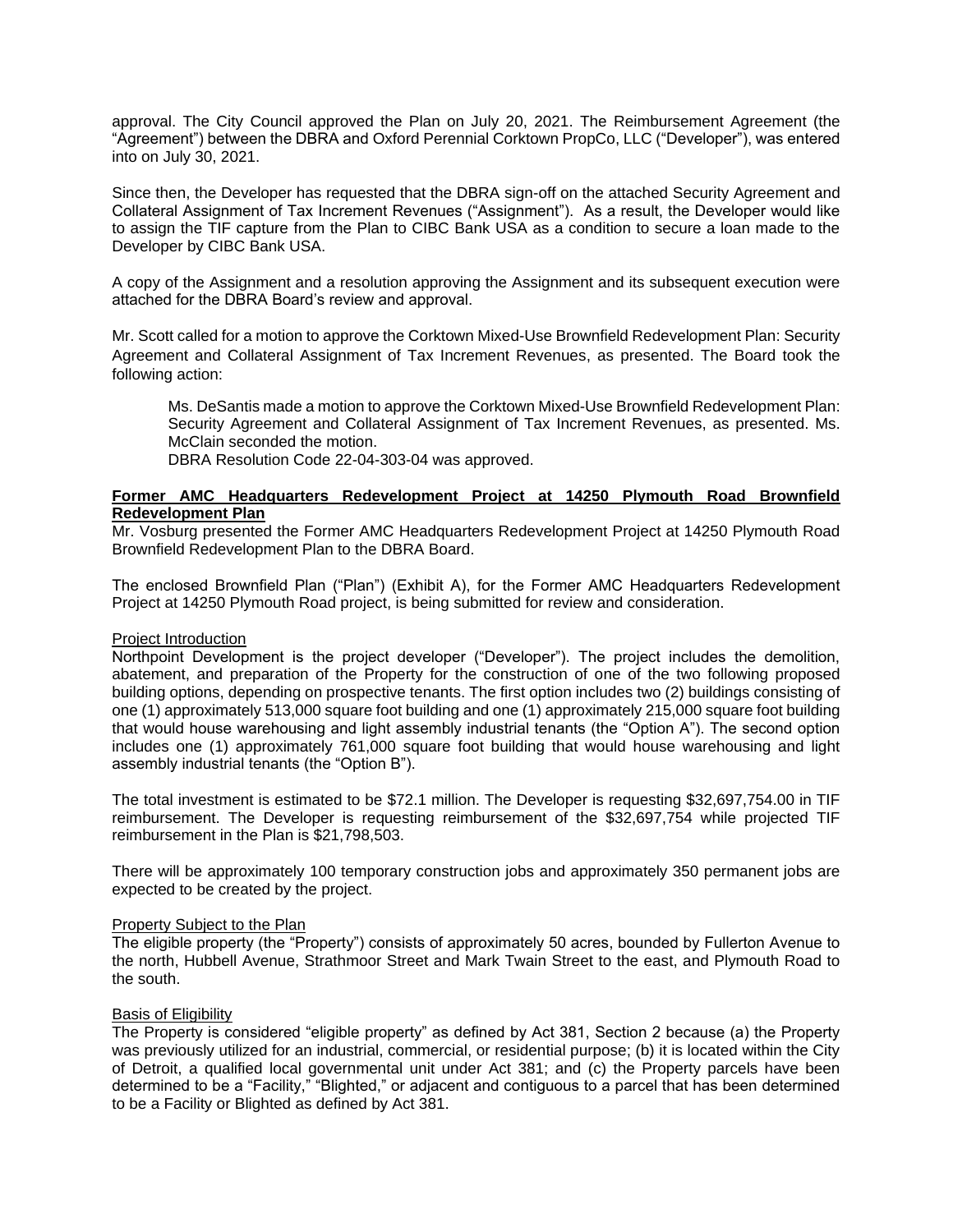# Eligible Activities and Projected Costs

The "eligible activities" that are intended to be carried out at the Property are considered "eligible activities" as defined by Sec 2 of Act 381, because they include department specific activities, demolition, lead and asbestos abatement, site preparation, infrastructure improvements, and development, preparation and implementation of a brownfield plan and Act 381 Work Plan. The eligible activities and budgeted costs are intended as part of the development of the Property and will be financed solely by the Developer. The Authority is not responsible for any costs of eligible activities and will incur no debt. The eligible activities are estimated to commence within 18 months of approval of the Plan and be completed within 3 years.

### Tax Increment Financing (TIF) Capture

The Developer desires to be reimbursed for the costs of eligible activities. Tax increment revenue generated by the Property will be captured by the DBRA and used to reimburse the cost of the eligible activities completed on the Property after approval of this Plan pursuant to the terms of a Reimbursement Agreement with the DBRA.

|  | <b>COSTS TO BE REIMBURSED WITH TIF</b> |  |
|--|----------------------------------------|--|
|  |                                        |  |

| <b>Baseline Environmental Assessment Activities</b> | \$300,000.00    |
|-----------------------------------------------------|-----------------|
| <b>Department Specific Activities</b><br>2.         | \$11,675,873.00 |
| Demolition & Lead and Asbestos Abatement<br>3.      | \$14,470,000.00 |
| Site Preparation<br>4.                              | \$1,000,000.00  |
| Infrastructure Improvements<br>5.                   | \$1,000,000.00  |
| Brownfield Plan & Work Plan<br>6.                   | \$30,000.00     |
| Contingency (15%)<br>7.                             | \$4,221,881.00  |
| <b>Total Reimbursement to Developer</b>             | \$32,697,754.00 |
| <b>Authority Administrative Costs</b><br>8.         | \$4,064,311.00  |
| State Brownfield Redevelopment Fund<br>9.           | \$1,232,594.00  |
| 10. Local Brownfield Revolving Fund                 | \$0.00          |
| <b>TOTAL Estimated Costs</b>                        | \$37,994,659.00 |

The actual cost of those eligible activities encompassed by this Plan that will qualify for reimbursement from tax increment revenues of the DBRA from the Property shall be governed by the terms of the Reimbursement Agreement. The developer is requesting \$32,697,754 while the projected TIF reimbursement in the Plan is \$21,798,503.

#### Other Incentives

The Developer is seeking additional incentives, which will include local and/or state approval of an Industrial Facilities Exemption (PA 198) Tax Abatement.

Attached for the Board's review and approval was a resolution authorizing the Former AMC Headquarters at 14250 Plymouth Road Brownfield Plan for submittal to the Community Advisory Committee for consideration and comment within 30 days of their receipt of the proposed Plan. In addition, it authorizes the President of the Detroit Economic Growth Corporation or any person designated by him, as a representative of the DBRA, to conduct a public hearing in the area to which the Proposed Plan applies within the next 30 days. This public hearing may be held jointly with any public hearing conducted by the Community Advisory Committee.

Ms. DeSantis asked for clarification on which site plan, either with one building or with two, is the preferred site plan for the project. Mr. Nguyen stated that currently the preferred site plan includes one new building.

Ms. DeSantis asked if something has changed for the project for the preferred site plan to include one building instead of two buildings. Mr. Conder stated that the original site plan with two buildings is the standard site plan that the Developer was planning on for the Property and the Developer is currently in contact with a potential tenant that prefers the site plan with one new building.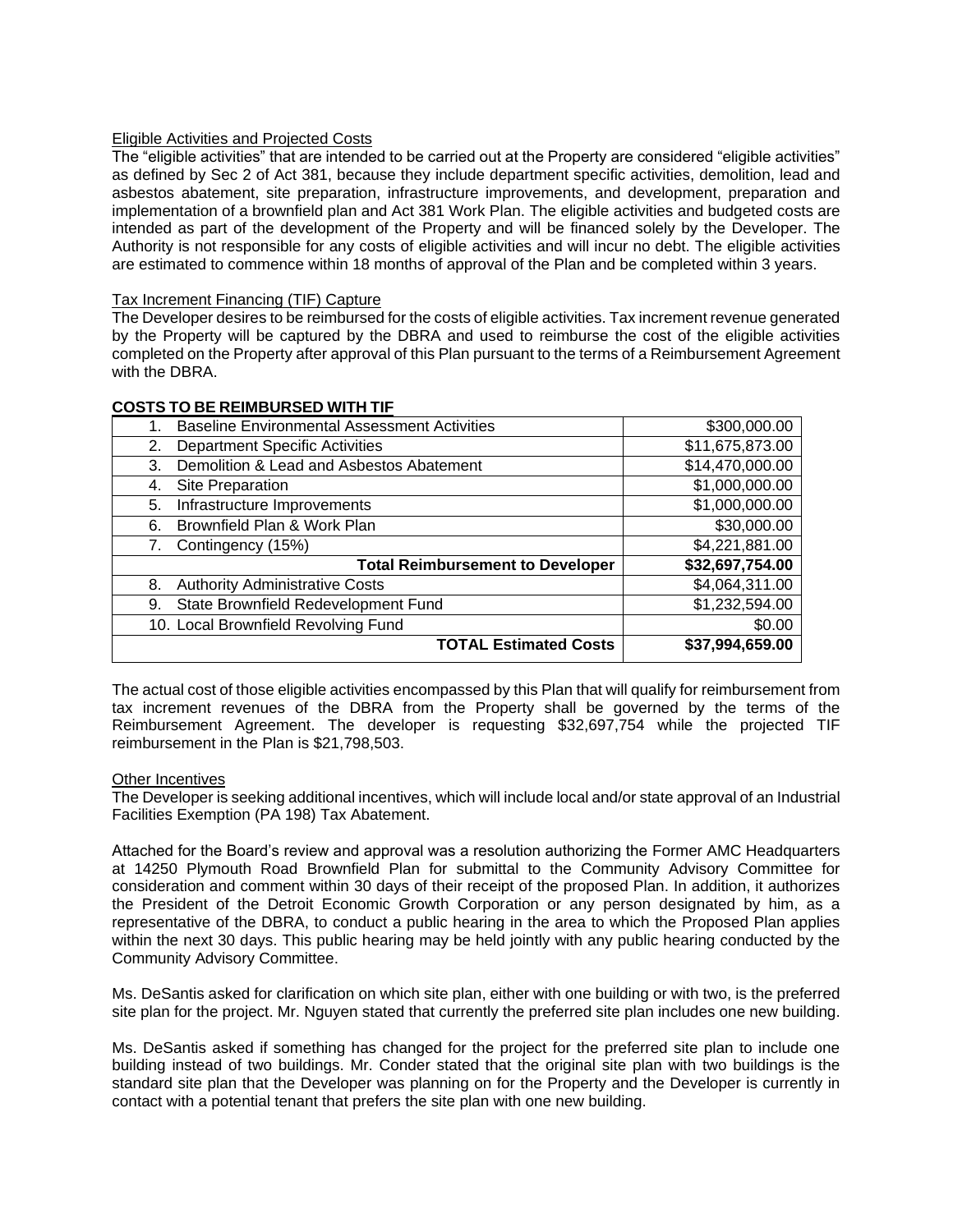Ms. DeSantis stated that she commends the Developer on gathering so many support letters from residents and organizations in the area around the Property and asked what the feedback from the community has been for the project and any other improvements they would like to see made by the Developer. Mr. Conder stated that the community did not provide any feedback on what they would like to see on the Property but requested the Developer to make some improvements to the parks across from the Property and the Developer has agreed to make those park improvements. Ms. DeSantis asked if the commitment to making the park improvements was in writing. Mr. Conder stated that the commitment to make the park improvements is not in writing but that the Developer is committed to making the improvements.

Mr. Scott called for a motion to authorize a public hearing for the Former AMC Headquarters Redevelopment Project at 14250 Plymouth Road Brownfield Redevelopment Plan and refer it to the CAC, as presented. The Board took the following action:

Mr. George made a motion to authorize a public hearing for the Former AMC Headquarters Redevelopment Project at 14250 Plymouth Road Brownfield Redevelopment Plan and refer it to the CAC, as presented. Mr. Gonzalez seconded the motion. DBRA Resolution Code 22-04-308-01 was approved.

# **Former AMC Headquarters Redevelopment Project at 14250 Plymouth Road Brownfield Redevelopment Plan: EGLE Grant Application**

Mr. Vosburg presented the Former AMC Headquarters Redevelopment Project at 14250 Plymouth Road Brownfield Redevelopment Plan: EGLE Grant Application to the DBRA Board.

On December 12, 2018 the DBRA board approved applying for and accepting a \$250,000 Michigan Department of Environmental Quality (the "MDEQ") grant to pay to fund the immediate need for UST removal at the AMC Site. The MDEQ awarded a grant to the DBRA and the known accessible tanks at the site were removed in the summer of 2020.

The DBRA is being asked to sponsor Northpoint Development's ("Developer") grant application to the Michigan Department of Environment, Great Lakes and Energy ("EGLE"), formerly known as the MDEQ, for up to \$1,000,000 in funds ("Funding") from the State of Michigan to offer an environmental cleanup grant through their existing Brownfield Grant and Loan Program. The development site was historically occupied by industrial uses which included refrigerator manufacturing, helicopter manufacturing during World War II, and its most well-known use of automotive manufacturing and engineering.

The former manufacturing uses have created potential vapor volatilization pathways that will require a vapor mitigation system for the new building. After the closure of the site as a manufacturing plant and engineering facility, significant piles of debris and contaminated soils were dumped on the site. The Funding will be used to design a vapor mitigation system, transport and dispose of the contaminated soil piles, rent a frac tank to capture contaminated wastewater, field oversight, and administrative costs. Given the significant remediation work and costs remaining at the project site, EGLE staff have indicated that they would look favorably at the DBRA applying for a second grant.

No local match is required as part of this grant application. If the DBRA and Developer are awarded the grant, any grant funded Brownfield TIF Eligible Activities will be reduced from the Brownfield Plan for the project.

A representative for the Developer will be present at the board meeting to give a brief presentation and answer questions Board members may have regarding the project.

A resolution supporting the submission of the Former AMC Headquarters EGLE Grant application was attached for the Board's review and approval.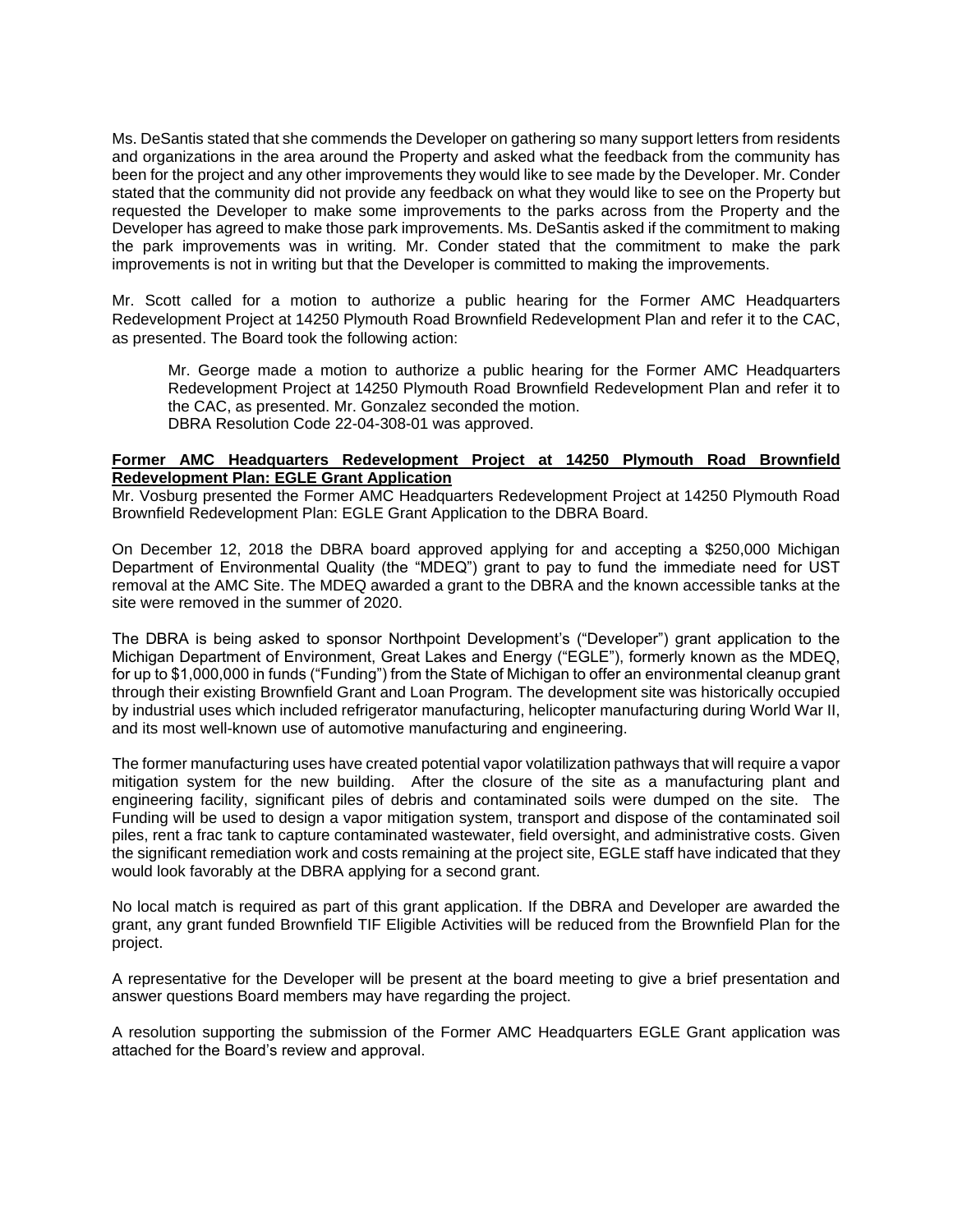Mr. Scott called for a motion to approve the Former AMC Headquarters Redevelopment Project at 14250 Plymouth Road Brownfield Redevelopment Plan: EGLE Grant Application, as presented. The Board took the following action:

Mr. George made a motion to approve the Former AMC Headquarters Redevelopment Project at 14250 Plymouth Road Brownfield Redevelopment Plan: EGLE Grant Application, as presented. Mr. Gonzalez seconded the motion.

DBRA Resolution Code 22-04-308-02 was approved.

# **ADMINISTRATIVE**

None.

# **OTHER**

Ms. DeSantis stated that she would like to see the Open Meetings Act changed to allow for remote participation again in public meetings by Board Members.

### **PUBLIC COMMENT**

None.

# **ADJOURNMENT**

Citing no further business, Mr. Scott called for a motion to adjourn the meeting.

On a motion by Ms. McClain, seconded by Mr. George, the meeting was unanimously adjourned at 4:32 PM.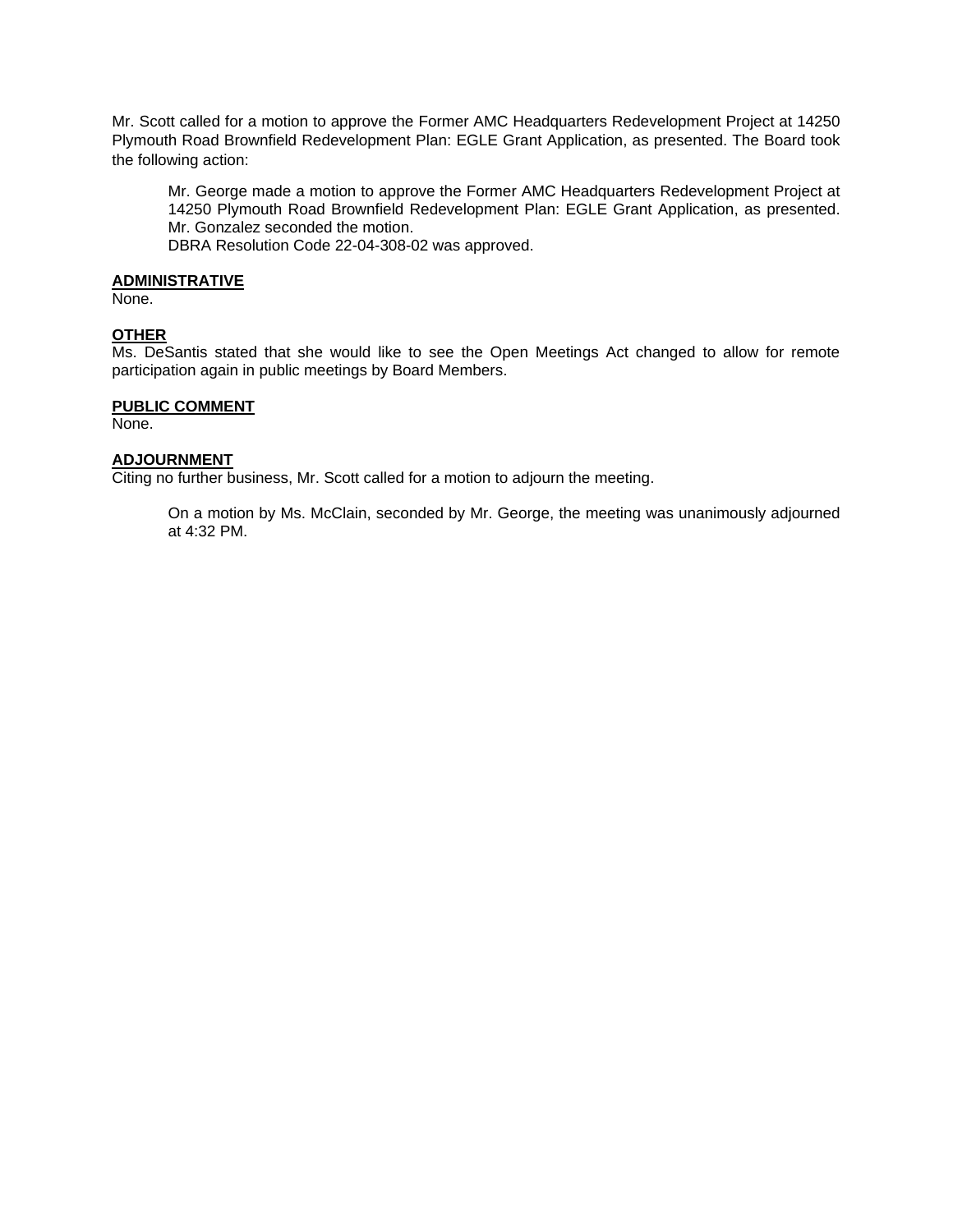

# **CODE DBRA 22-04-02-304**

# **APPROVAL OF MINUTES OF FEBRUARY 9, 2022**

RESOLVED, that the minutes of the regular meeting of February 9, 2022 are hereby approved and all actions taken by the Directors present at such meeting, as set forth in such minutes, are hereby in all respects ratified and approved as actions of the Detroit Brownfield Redevelopment Authority.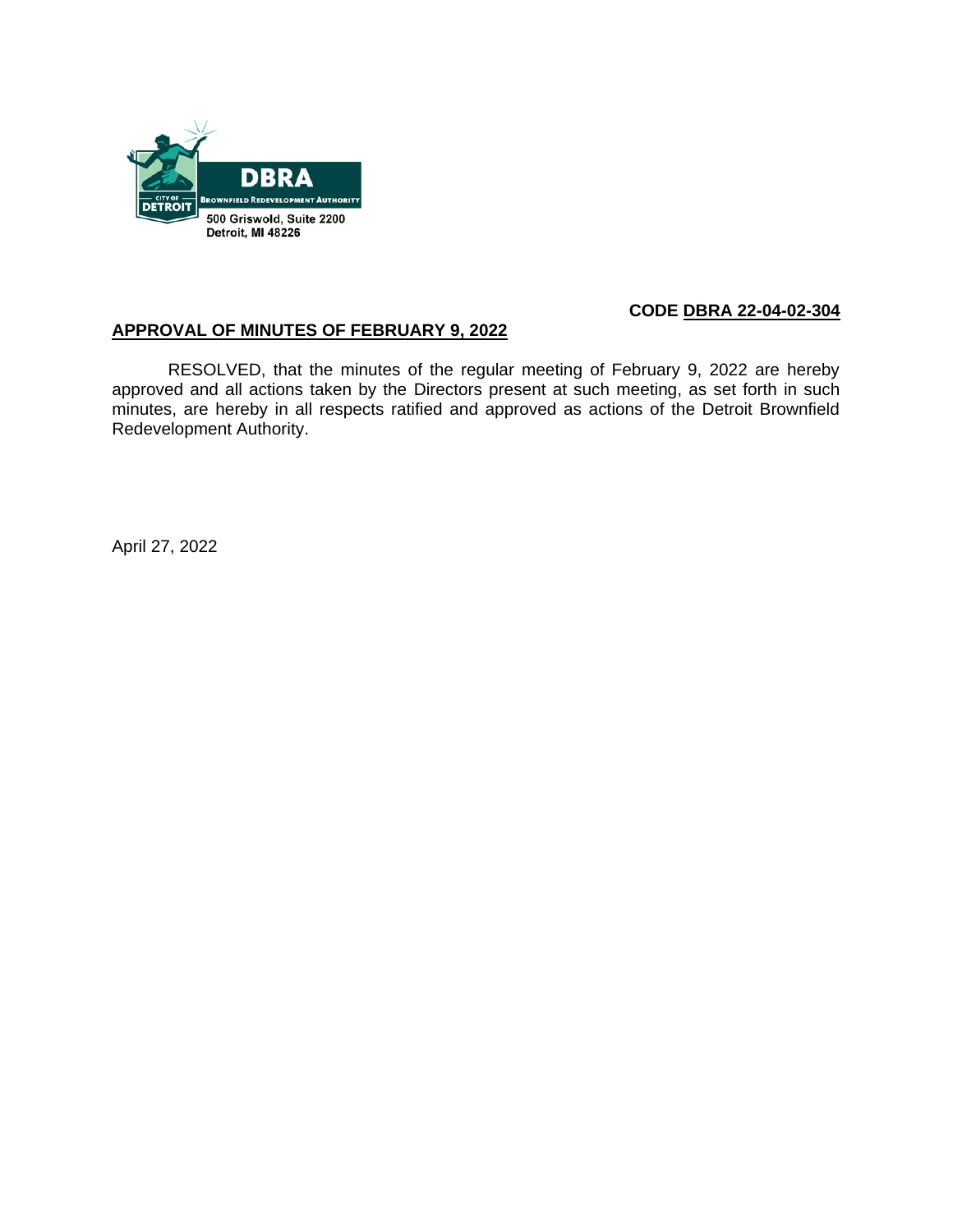

# **DBRA 22-04-03-221**

# **ACCEPTANCE OF TREASURER'S REPORT FOR FEBRUARY 2022**

RESOLVED, that the Treasurer's Report of Receipts and Disbursements for the period February 1 through February 28, 2022, as presented at this meeting is hereby in all respects accepted as actions of the Detroit Brownfield Redevelopment Authority.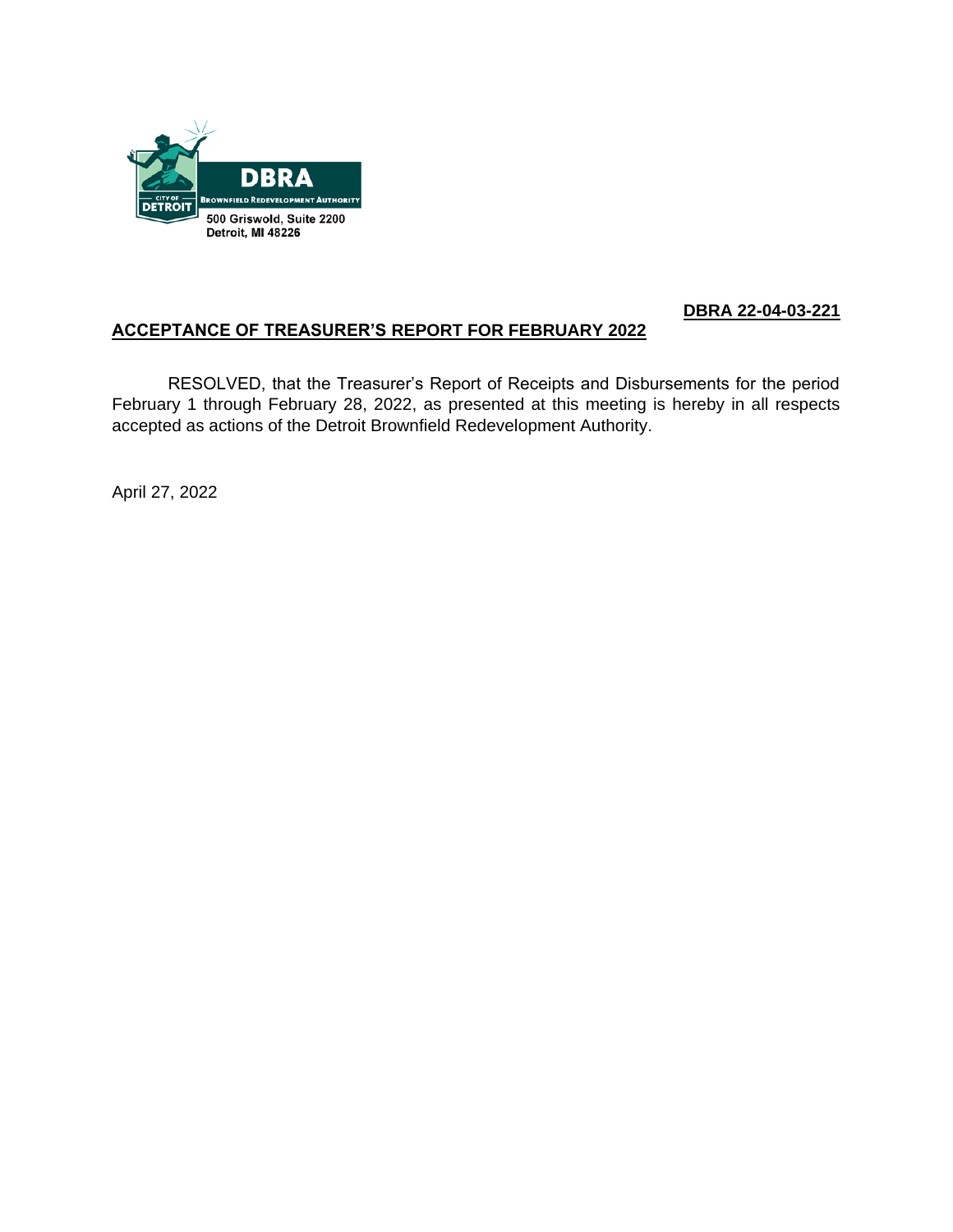

# **DBRA 22-04-03-222**

# **ACCEPTANCE OF TREASURER'S REPORT FOR MARCH 2022**

RESOLVED, that the Treasurer's Report of Receipts and Disbursements for the period March 1 through March 31, 2022, as presented at this meeting is hereby in all respects accepted as actions of the Detroit Brownfield Redevelopment Authority.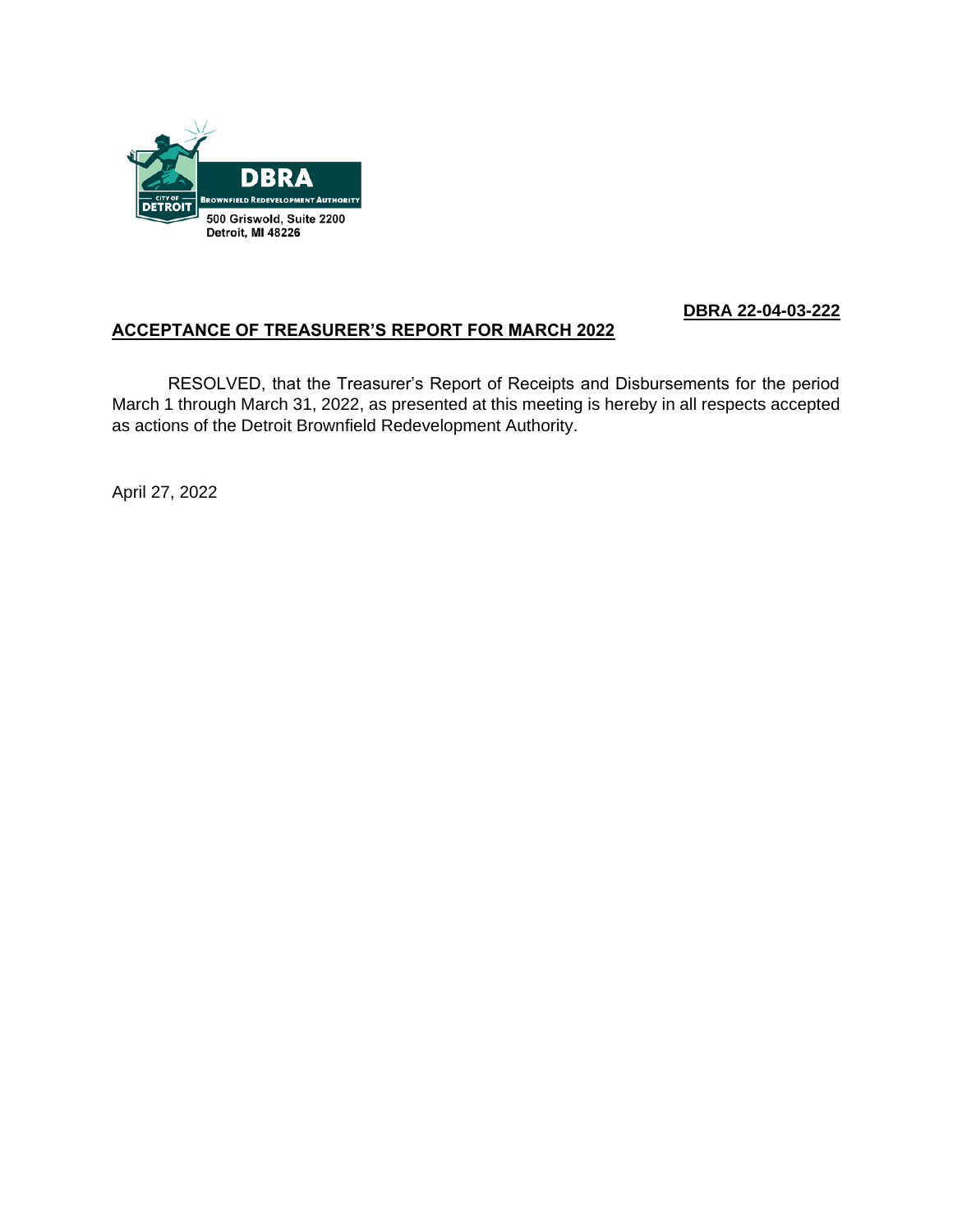

#### **CODE DBRA 22-04-263-03**

# **BRUSH PARK SOUTH BROWNFIELD PLAN: RECOMMENDATION TO CITY COUNCIL TO TERMINATE PLAN**

WHEREAS, the City of Detroit Brownfield Redevelopment Authority (the "DBRA") was created pursuant to Michigan Public Act 381 of 1996, as amended ("Act 381"); and

WHEREAS, the City Council of the City of Detroit ("City Council") is the governing body (as that term is defined by Act 381) of the DBRA; and

WHEREAS, on January 23, 2019, the DBRA Board of Directors approved the Brush Park South Brownfield Plan (the "Plan") and recommended the approval of the Plan to City Council; and

WHEREAS, on February 19, 2019, City Council approved the Plan; and

WHEREAS, Section 14(8)(b) of Act 381 of 1996, as amended, permits a governing body to terminate a brownfield plan or plan amendment for an eligible property if the project for which eligible activities identified in the brownfield plan or plan amendment fails to occur with respect to the eligible property for at least 2 years following the date of the resolution approving the brownfield plan or plan amendment, provided that the governing body first does both of the following: (i) Gives 30 days' prior written notice to the developer at its last known address by certified mail or other method that documents proof of delivery attempted, and (ii) Provides the developer an opportunity to be heard at a public meeting; and

WHEREAS, the "developer" for the Plan is Brush Park South Phase I MR LLC (the "Developer"); and

WHEREAS, the DBRA has determined that the project identified in the Plan failed to occur within 2 years of City Council's approval of the Plan; and

WHEREAS, the DBRA Board of Directors desires to recommend termination of the Plan to City Council.

NOW THEREFORE, BE IT RESOLVED, subject to the completion of the notice requirement described in Section 14(8)(b)(i) of Act 381 and the provision to the Developer of an opportunity to be heard at a public meeting pursuant to Section 14(8)(b)(ii) of Act 381, the DBRA Board of Directors hereby recommends termination of the Plan to City Council; and

BE IT FURTHER RESOLVED, subject to the termination of the Plan by City Council, that the DBRA Board of Directors hereby authorizes the termination of any other agreements or contracts between the Developer and the DBRA that were executed in conjunction with the Plan; and

BE IT FINALLY RESOLVED that any two Officers, or any two of the Authorized Agents of the DBRA, shall hereafter have the authority to negotiate and execute any and all documents, contracts, or other papers necessary to implement the provisions and intent of this resolution on behalf of the DBRA.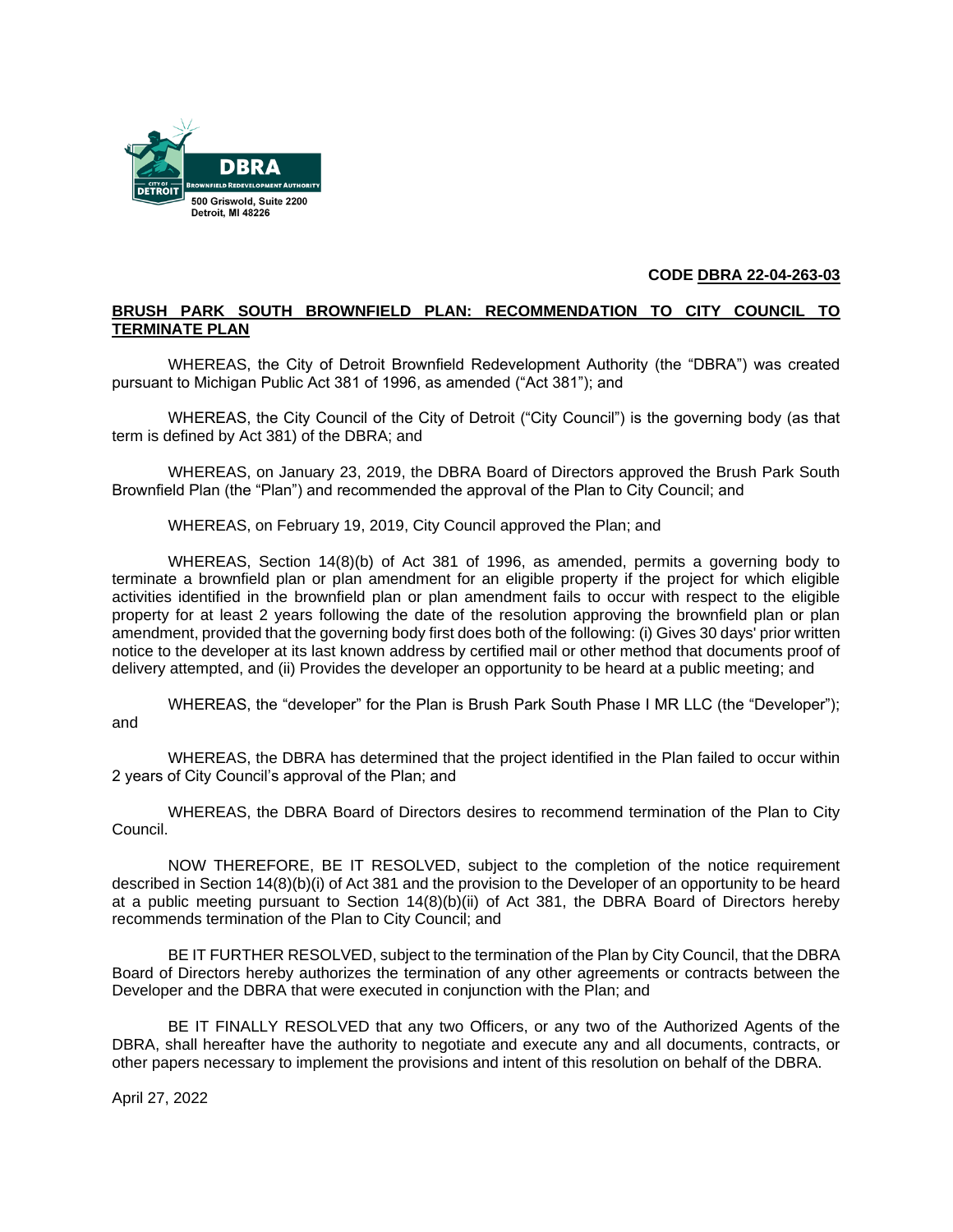

# **CODE DBRA 22-04-303-04**

# **CORKTOWN MIXED-USE BROWNFIELD REDEVELOPMENT PLAN: SECURITY AGREEMENT AND COLLATERAL ASSIGNMENT OF TAX INCREMENT REVENUES**

WHEREAS, on June 23, 2021, the Detroit Brownfield Redevelopment Authority (the "DBRA") Board of Directors adopted a resolution recommending approval by the Detroit City Council of the Brownfield Plan (the "Plan") for a project captioned Corktown Mixed-Use Redevelopment (the "Project"); and

WHEREAS, on July 20, 2021, the Detroit City Council approved the Plan; and

WHEREAS, on July 30, 2021 the Reimbursement Agreement (the "Agreement") was made and entered into by and between Oxford Perennial Corktown PropCo, LLC and the DBRA; and

WHEREAS, the Assignment and Certificate needs to be executed by Oxford Perennial Corktown PropCo, LLC and CIBC Bank USA with acknowledgement and approval by DBRA; and

WHEREAS, the DBRA Board of Directors desire to approve the substantial form of the Assignment and Certificate and authorize its execution and delivery on behalf of the DBRA.

NOW THEREFORE BE IT RESOLVED, by the DBRA Board of Directors as follows:

- 1. The Assignment, substantially the form attached to this Resolution as Exhibit A, is hereby approved, with such necessary or desirable modifications, additions, deletions or revisions as are approved by DBRA legal counsel and the Officers or Designated Agents of the DBRA executing the Assignment.
- 2. The Certificate substantially the form attached to this Resolution as Exhibit B, is hereby approved, with such necessary or desirable modifications, additions, deletions or revisions as are approved by DBRA legal counsel and the Officers or Designated Agents of the DBRA executing the Assignment.
- 3. Any two (2) Officers or Designated Authorized Agents or any one (1) Officer and one (1) Designated Authorized Agent of the DBRA is hereby authorized and directed to execute and deliver the Assignment and Certificate.
- 4. All resolutions or parts of resolutions or other proceedings in conflict herewith shall be repealed insofar as such conflict arises.
- 5. This Resolution shall take effect immediately upon its adoption.

BE IT FINALLY RESOLVED that all of the acts and transactions of any officer or authorized agent of the DBRA, in the name of and on behalf of the DBRA, relating to matters contemplated by the foregoing resolutions, which acts would have been approved by the foregoing resolutions except that such acts were taken prior to execution of these resolutions, are hereby in all respects confirmed, approved and ratified.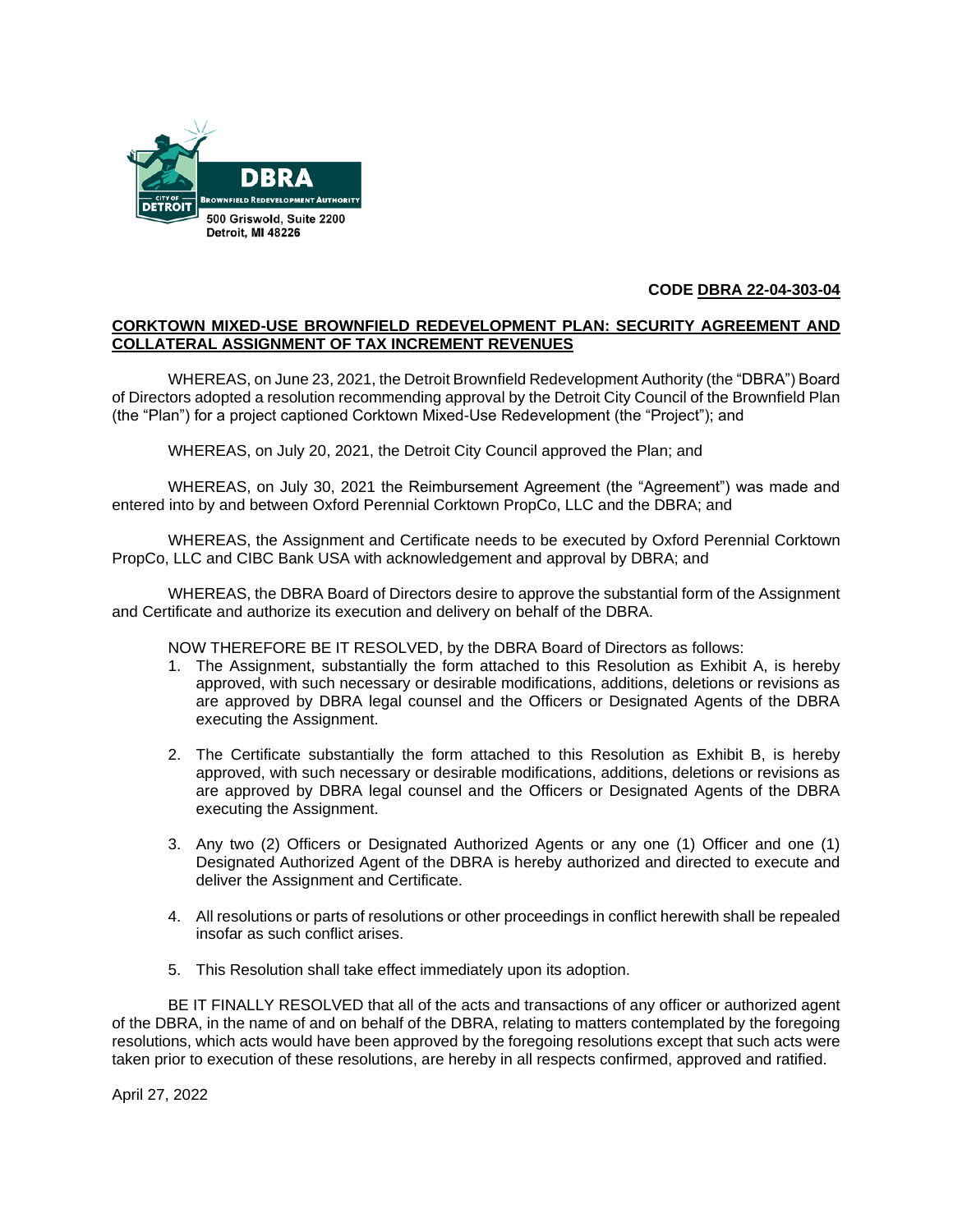

# **CODE DBRA 22-04-308-01**

# **FORMER AMC HEADQUARTERS REDEVELOPMENT PROJECT AT 14250 PLYMOUTH ROAD BROWNFIELD REDEVELOPMENT PLAN – TRANSMITTAL OF BROWNFIELD PLAN TO THE COMMUNITY ADVISORY COMMITTEE**

WHEREAS, pursuant to 381 PA 1996 ("Act 381"), the City of Detroit Brownfield Redevelopment Authority (the "DBRA") has been established by resolution of the City Council of the City of Detroit (the "City") for the purpose of promoting the revitalization of environmentally distressed areas in the City; and

WHEREAS, under Act 381 the DBRA is authorized to develop and propose for adoption by City Council a brownfield plan for one or more parcels of eligible property; and

WHEREAS, under the resolution establishing the DBRA and the bylaws of the DBRA requires the DBRA, prior to the approval of a brownfield plan, submit the proposed brownfield plan to the Community Advisory Committee for consideration and comment and solicit comments by publication of notice that the proposed brownfield plan has been submitted to the Community Advisory Committee and by conducting a public hearing in the area to which the proposed Plan applies.

# NOW, THEREFORE, BE IT RESOLVED:

1. The City of Detroit Brownfield Redevelopment Authority acknowledges receipt of the proposed Brownfield Plan for the **Former AMC Headquarters Redevelopment Project at 14250 Plymouth Road Brownfield Redevelopment Plan** (the "Proposed Plan") and authorizes and directs the Chairperson to cause the Proposed Plan to be transmitted to the Community Advisory Committee for consideration and comment within 30 days of their receipt of the Proposed Plan.

2. The President of the Detroit Economic Growth Corporation or any person designated by him, as a representative of the DBRA, shall conduct a public hearing in the area to which the Proposed Plan applies within the next 30 days. This public hearing may be held jointly with any public hearing conducted by the Community Advisory Committee.

3. The Chairperson is authorized and directed to cause there to be published notice that the Proposed Plan has been submitted to the Community Advisory Committee and of the public hearing to be held pursuant to this resolution.

BE IT FINALLY RESOLVED, that all of the acts and transactions of any Officer or Authorized Agent of the DBRA in the name and on behalf of the DBRA, relating to matters contemplated by the foregoing resolutions, which acts would have been approved by the foregoing resolution except that such acts were taken prior to execution of these resolution, are hereby in all respects confirmed, approved and ratified.